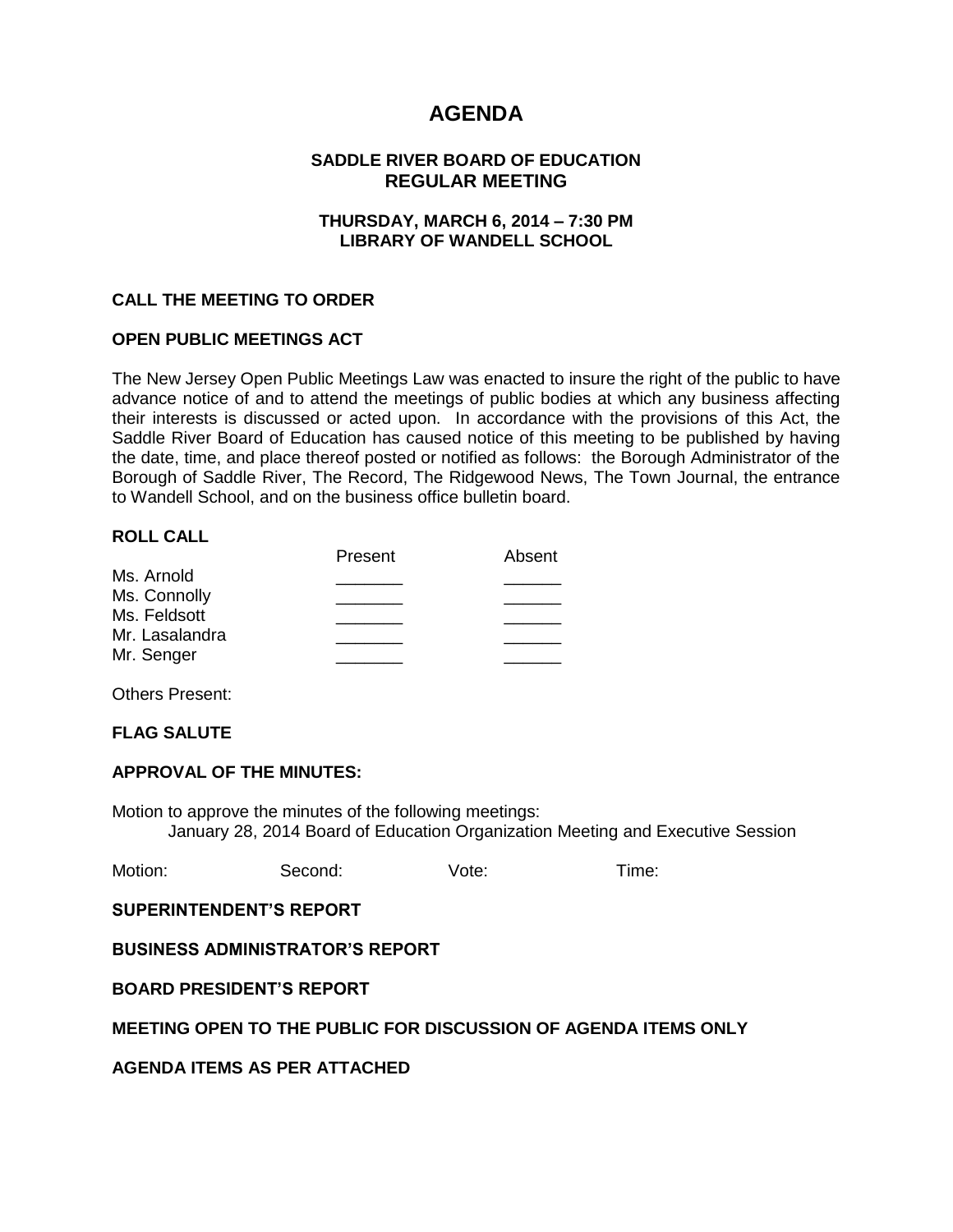# **COMMITTEE REPORTS**

- 1. Finance/Budget Committee
- 2. Board Communications Committee
- 3. Technology Committee
- 4. Curriculum Committee
- 5. Renovation Committee
- 6. Wandell School Recreation Committee
- 7. Liaisons: Ramsey Board of Education
	- Northern Highlands Board of Education
- 8. Home and School Association
- 9. New Jersey School Boards Association/NJSBA Legislative Committee
- 10. Policy Committee
- 11. Health, Well-being, Safety and Transportation Committee
- 12. Liaison to Mayor and Council
- 13. Middle School Committee

# **COMMENTS BY THE PUBLIC ON NON-AGENDA ITEMS**

# **MOTION TO ENTER EXECUTIVE SESSION**

WHEREAS Section 8 of the Open Public Meetings Act, Chapter 231, PL 1975, permits the exclusion of the public from a meeting in certain circumstances and

WHEREAS the Board is of the opinion that such circumstances presently exist

BE IT RESOLVED by the Saddle River Board of Education that:

 The public shall be excluded from discussion of the hereinafter-specified subjects: The general nature of these subjects is: \_\_\_\_\_\_\_\_\_\_\_\_\_\_\_\_\_\_\_\_\_

It is anticipated at this time that the above-stated subject matters will be made public when the Board determines them to be no longer prejudicial or when the board takes formal action.

Motion: Second: Vote: Time:

# **MOTION TO ADJOURN EXECUTIVE SESSION**

Motion: Second: Vote: Time:

#### **ADJOURNMENT OF MEETING:**

Motion: Second: Vote: Time: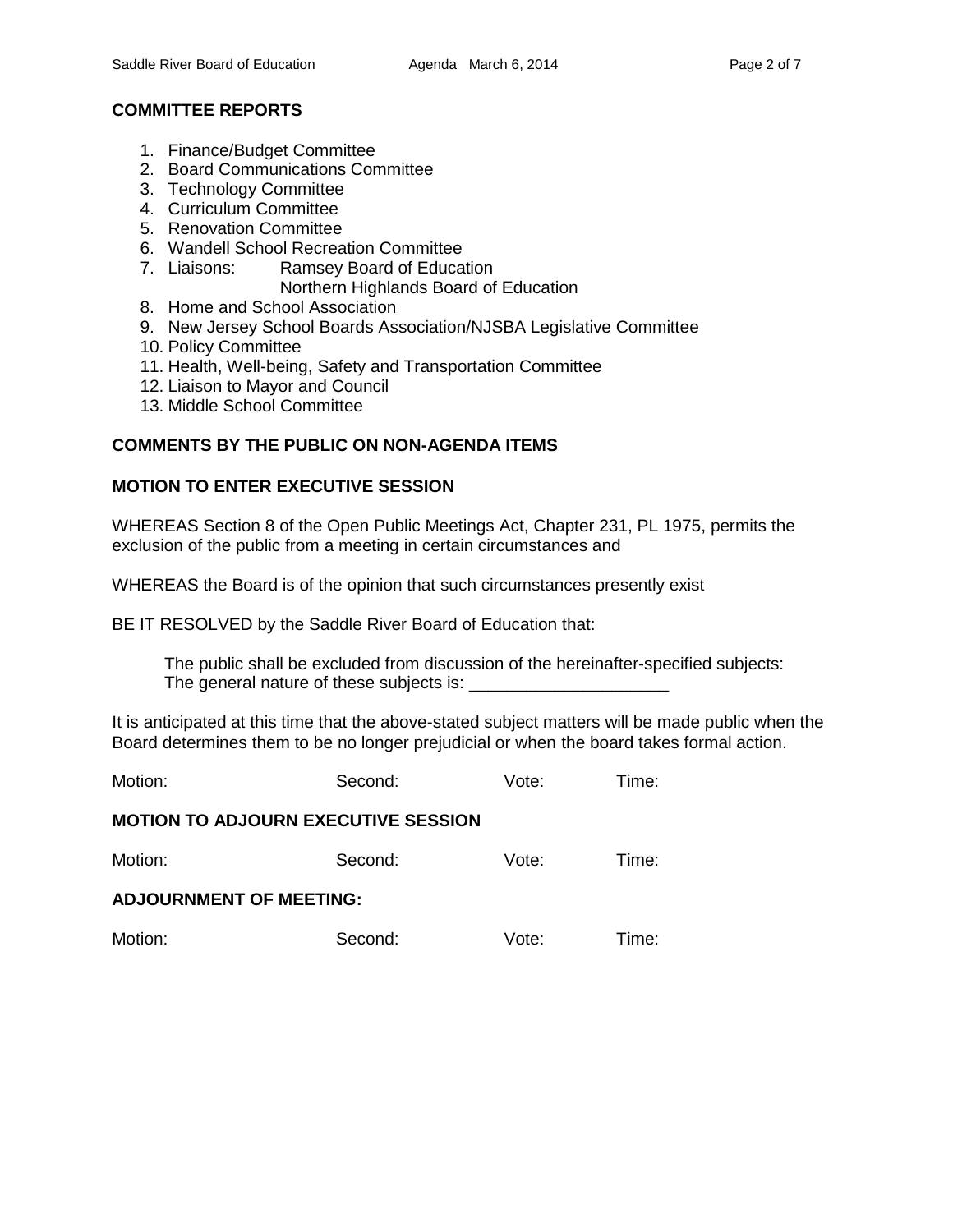#### **SADDLE RIVER BOARD OF EDUCATION THURSDAY, MARCH 6, 2014 RESOLUTIONS – SUMMARY**

#### **ADMINISTRATION**

A-771 Transportation Services Agreement – 2014-2015 – Region 1/Mahwah BOE A-772 Transportation Services Agreement – 2014-2015 – South Bergen Jointure Commission A-773 Revised Meeting Dates – Calendar Year 2014

#### **HUMAN RESOURCES**

HR-1042 Cohen – Additional Aide Assistance HR-1043 Rockey-Tirado - Additional Aide Assistance HR-1044 Rescind Resolution HR-1024 Ross – Head Wrestling Coach HR-1045 Rescind Resolution HR-1025 Jones – Assistant Wrestling Coach HR-1046 Rescind Resolution HR-1030 Barry, Connolly – Assistant Wrestling Coaches HR-1047 Kim – Stipend – Wandell Rec Art Club

#### **EDUCATION**

E-734 Amendment to Resolution E-710 – Cancel Services – Carbone Clinic

E-735 Amendment to Resolution E-725 – Tuition – BCSS – New Bridges

E-736 Tuition – Special Education – Rockland, NY BOCES

#### **FINANCE**

F-2062 Payment of Bills – February 2014

F-2063 Line Item Certification

F-2064 Board Secretary Report – January 2014

F-2065 Treasurer Report – January 2014

F-2066 Agreement – Board Secretary and Treasurer Reports – January 2014

F-2067 Transfer of Funds (In Excess of 10%)

F-2068 Lease of Computer Equipment from Apple, Inc.

F-2069 Gaggle.Net – Contract for Services

F-2070 Application for Funds to Support Anti-Bullying Act Implementation

F-2071 Travel – Senger

F-2072 Travel – Kilgallen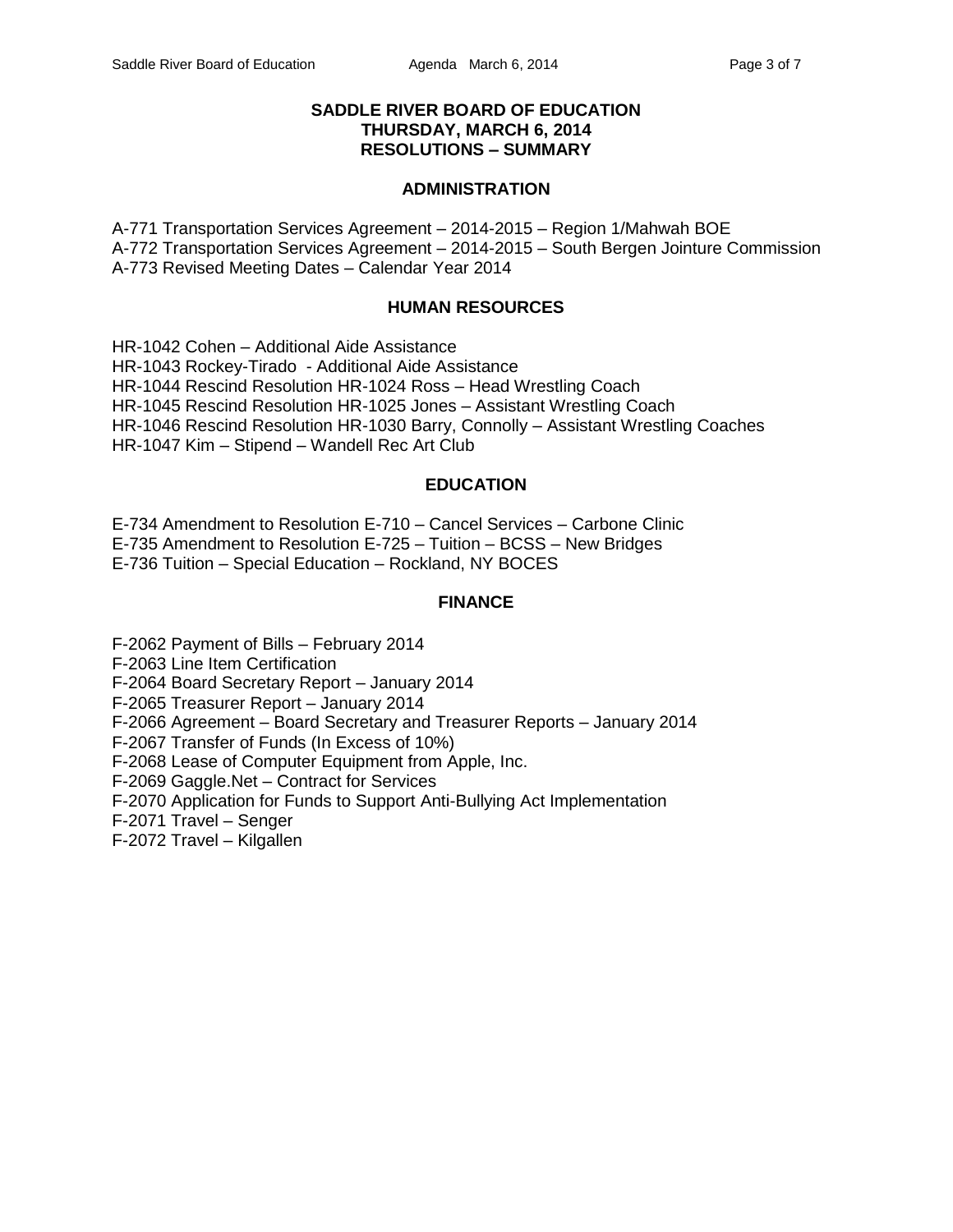### **ADMINISTRATION**

#### **A-771 TRANSPORTATION SERVICES AGREEMENT – REGION 1/MAHWAH BOARD OF EDUCATION FOR 2014-2015**

BE IT RESOLVED that the Saddle River Board of Education does hereby approve an agreement with the Region 1/Mahwah Board of Education, an approved Coordinated Transportation Service Agency, for the purpose of transporting students in accordance with Chapter 53, P.L. 1997 for the 2014-2015 school year. The services to be provided include, but are not limited to, the coordinated transportation of public, non-public and special education students.

BE IT FURTHER RESOLVED that the Saddle River Board of Education agrees to abide by the Transportation Services Agreement as published by the Region 1/Mahwah Board of Education and attached to this resolution.

#### **A-772 TRANSPORTATION SERVICES AGREEMENT – SOUTH BERGEN JOINTURE COMMISSION FOR 2014-2015**

BE IT RESOLVED that the Saddle River Board of Education does hereby approve an agreement with the South Bergen Jointure Commission, an approved Coordinated Transportation Service Agency, for the purpose of transporting students in accordance with Chapter 53, P.L. 1997 for the 2014-2015 school year. The services to be provided include, but are not limited to, the coordinated transportation of public, non-public and special education students.

BE IT FURTHER RESOLVED that the Saddle River Board of Education agrees to abide by the Transportation Services Agreement as published by the South Bergen Jointure Commission and attached to this resolution.

#### **A-773 REVISED MEETING DATES – CALENDAR YEAR 2014**

The following dates comprise the new BOE meeting calendar for 2014: March 6, 2014<sup>\*</sup> July 29, 2014 March 18, 2014<sup>\*</sup> August 26, 2014 April 15, 2014\* September 23, 2014 May 6, 2014<sup>\*</sup> Corober 28, 2014 May 27, 2014 November 25, 2014 June 24, 2014 December 16, 2014 \* CHANGE

ALL ADMINISTRATION MOTIONS BUNDLED FOR SINGLE VOTE: Motion: Second: Second: Vote:

# **HUMAN RESOURCES**

# **HR-1042 COHEN – ADDITIONAL AIDE ASSISTANCE**

BE IT RESOLVED, upon the recommendation of the Superintendent, to authorize six (6) extra hours for Barbara Cohen at her current rate of pay to accompany her student after school at intramurals on 2/25, 3/4, 3/11, 3/18, 3/25 and 4/1/2014, for one hour each day.

#### **HR-1043 ROCKEY-TIRADO – ADDITIONAL AIDE ASSISTANCE**

BE IT RESOLVED, upon the recommendation of the Superintendent, to authorize six (6) extra hours for Maureen Rockey-Tirado at her current rate of pay to accompany her student after school at intramurals on 2/25, 3/4, 3/11, 3/18, 3/25 and 4/1/2014, for one hour each day.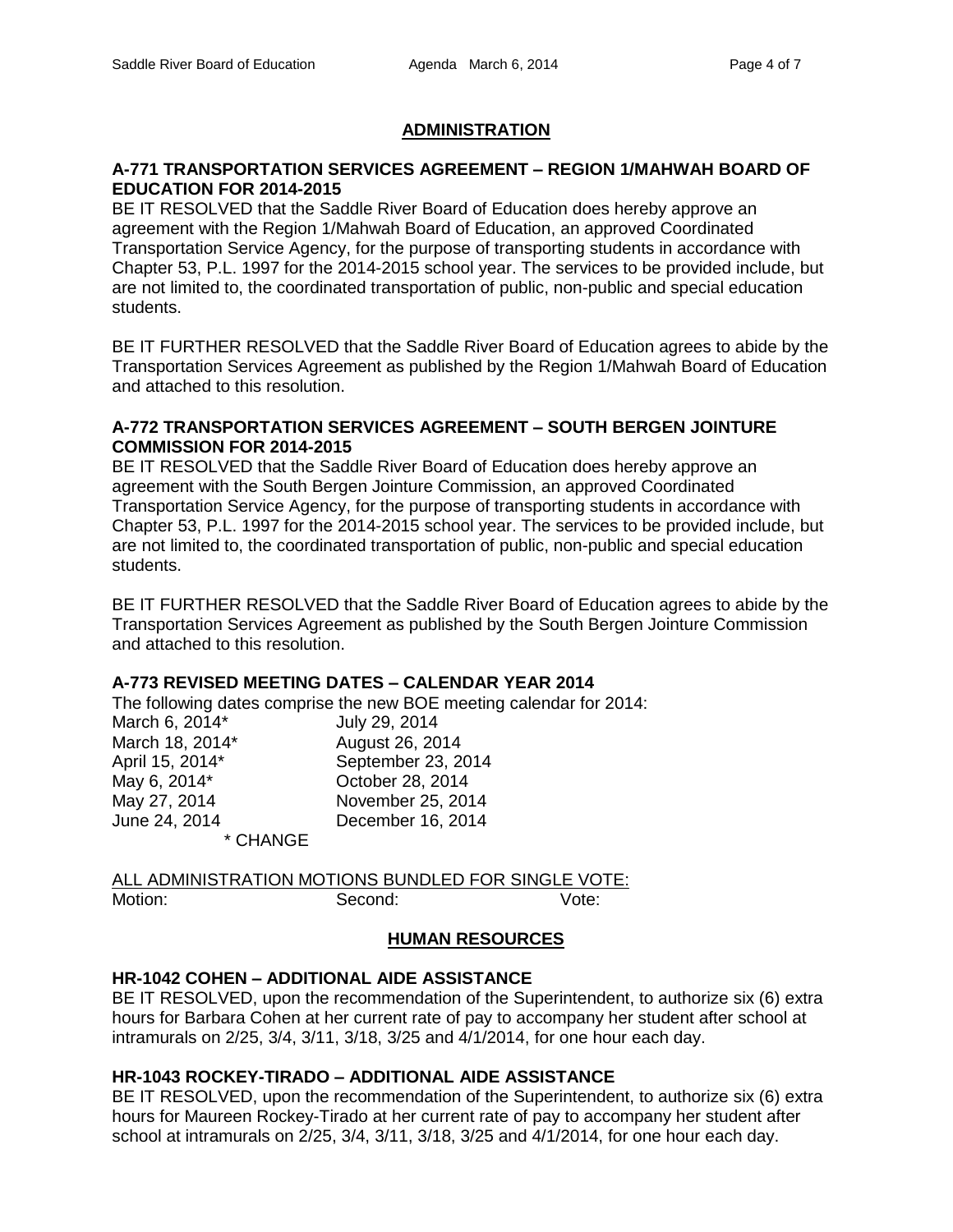# **HR-1044 RESCIND RESOLUTION HR-1024 – ROSS – WRESTLING COACH**

BE IT RESOLVED, upon the recommendation of the Superintendent, to rescind Resolution # 1024 appointing Damian Ross as Wandell Head Wrestling Coach for the 2013-2014 season at a stipend of \$2,400.

# **HR-1045 RESCIND RESOLUTION HR-1025 – JONES – ASSISTANT WRESTLING COACH**

BE IT RESOLVED, upon the recommendation of the Superintendent, to rescind Resolution # 1025 appointing Roger Jones as Wandell Assistant Wrestling Coach for the 2013-2014 season at a stipend of \$1,800.

# **HR-1046 RESCIND RESOLUTION HR-1030 – BARRY, CONNOLLY – ASSISTANT WRESTLING COACHES**

BE IT RESOLVED, upon the recommendation of the Superintendent, to rescind Resolution # 1045 appointing Christopher Barry and Brandon Connolly as volunteer Wandell Assistant Wrestling Coach for the 2013-2014 season.

# **HR-1047 CHRISTINA KIM – STIPEND – WANDELL REC ART CLUB**

BE IT RESOLVED, upon recommendation of the Superintendent, the Saddle River Board of Education approves the following stipend award to Christina Kim to be paid from Wandell Recreation funds for duties performed in connection with the Wandell Rec Fall II Art Club: 6 sessions, 15 students: \$2,625

# ALL HUMAN RESOURCE MOTIONS BUNDLED FOR SINGLE ROLL CALL VOTE Motion: Second:

Roll Call Vote: **RA:** JC: IF: JL: HS: HS:

# **EDUCATION**

# **E-734 AMENDMENT TO RESOLUTION E-710 – CANCEL SERVICES - CARBONE CLINIC**

BE IT RESOLVED that Resolution E-710 be amended to cancel the services provided by the Carbone Clinic as detailed in Purchase Order #14B00120 with an effective date of 3/1/2014.

# **E-735 AMENDMENT TO RESOLUTION E-725 – TUITION – NEW BRIDGES – BCSS**

BE IT RESOLVED that Resolution E-725 be amended to increase the amount of tuition for Bergen County Special Services District – New Bridges as detailed in Purchase Order #14- B00298 for one Saddle River special education student from \$36,540 to \$51,156 with a change in attendance from 50% to 100% (half day to full day) with an effective date of March 1, 2014.

# **E-736 TUITION – SPECIAL EDUCATION – ROCKLAND, NY BOCES**

BE IT RESOLVED that the Saddle River Board of Education approves the payment of tuition to Rockland County, NY BOCES for one special education student for the period of February 10, 2014 to June 27, 2014 prorated from an annual tuition amount of \$64,375.30.

# ALL EDUCATION MOTIONS BUNDLED FOR SINGLE VOTE:

# Motion: Second: Vote:

**FINANCE**

# **F-2062 PAYMENT OF BILLS – FEBRUARY 2014**

BE IT RESOLVED that the payment of bills for February 2014 as per the bill lists on file in the business office be approved.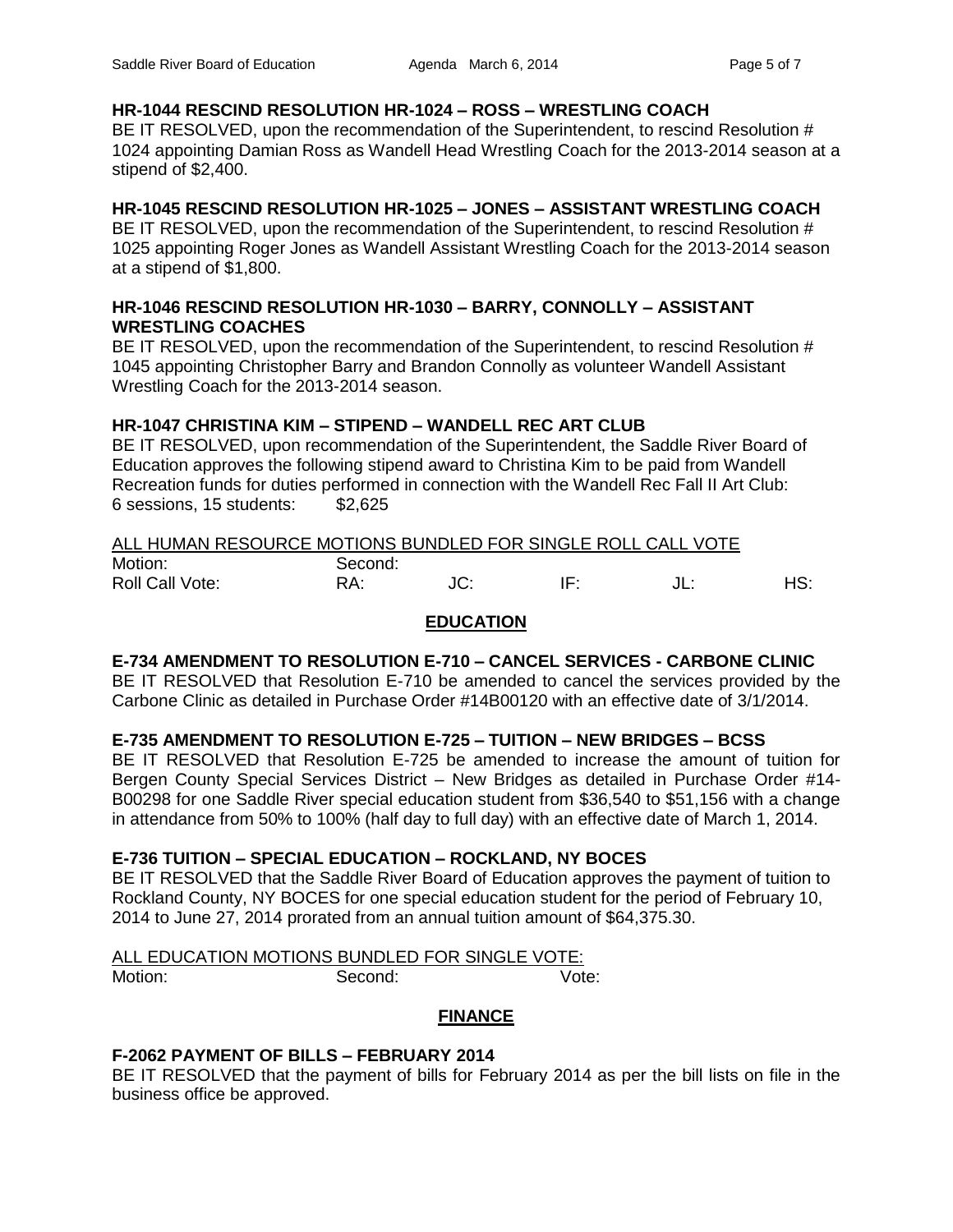# **F-2063 LINE ITEM CERTIFICATION**

BE IT RESOLVED that in compliance with NJAC 6:20-2A-10(e) that the Board of Education certifies that no major account or fund has been over-expended and that as of this report, sufficient funds are available to meet the District's financial obligations for the remainder of the fiscal year.

# **F-2064 BOARD SECRETARY REPORT – JANUARY 2014**

BE IT RESOLVED that the Reports of the Board Secretary for the month of January 2014 be approved.

# **F-2065 TREASURER REPORT – JANUARY 2014**

BE IT RESOLVED that the Treasurer's Report for the month of January 2014 be approved.

# **F-2066 AGREEMENT – TREASURER'S AND BOARD SECRETARY'S REPORTS**

BE IT RESOLVED that the Saddle River Board of Education states that the Report of the Treasurer of School Moneys and the Report of the Secretary of the Board of Education for the month of January 2014 are in agreement and on file in the Board Secretary's Office.

# **F-2067 TRANSFER OF FUNDS (IN EXCESS OF 10%)**

BE IT RESOLVED that the Saddle River Board of Education approves the following transfers of funds, which were approved by the Executive County Superintendent on February 11, 2014:

| <b>FROM</b>                                | <b>AMOUNT</b> |
|--------------------------------------------|---------------|
| <b>Improvement of Instruction Services</b> | \$32,020      |
| Tuition                                    | \$16,050      |
| Personal Services - Employee Benefits      | \$<br>616     |
| <b>Regular Programs</b>                    | \$.<br>.51    |
| TO                                         | <b>AMOUNT</b> |
| School Sponsored Co/Extra-Curr. Act.       | \$11,101      |
| <b>School Administration</b>               | \$32,020      |
| <b>General Administration</b>              | \$5,000       |
| <b>Food Services</b>                       | 616           |

# **F-2068 LEASE OF COMPUTER EQUIPMENT FROM APPLE, INC.**

BE IT RESOLVED that the Saddle River Board of Education approves Master Lease Purchase Agreement No. 7795058 with Apple, Inc. for computer equipment with funds to be donated from the Wandell School Education Foundation (\$145,926.25) and the Wandell Home & School Association (\$15,000).

# **F-2069 GAGGLE – CONTRACT FOR SERVICES**

BE IT RESOLVED that the Saddle River Board of Education approves Contract Number 2014- 122850 with Gaggle.Net of Bloomington, IL for IT services for the period of July 1, 2014 to June 30, 2015.

# **F-2070 APPLICATION FOR FUNDS TO SUPPORT ANTI-BULLYING BILL IMPLEMENTATION**

BE IT RESOLVED that the Saddle River Board of Education approves the School District's application for funds to support compliance with the Anti-Bullying Bill of Rights Act in the amount of \$3,145.00.